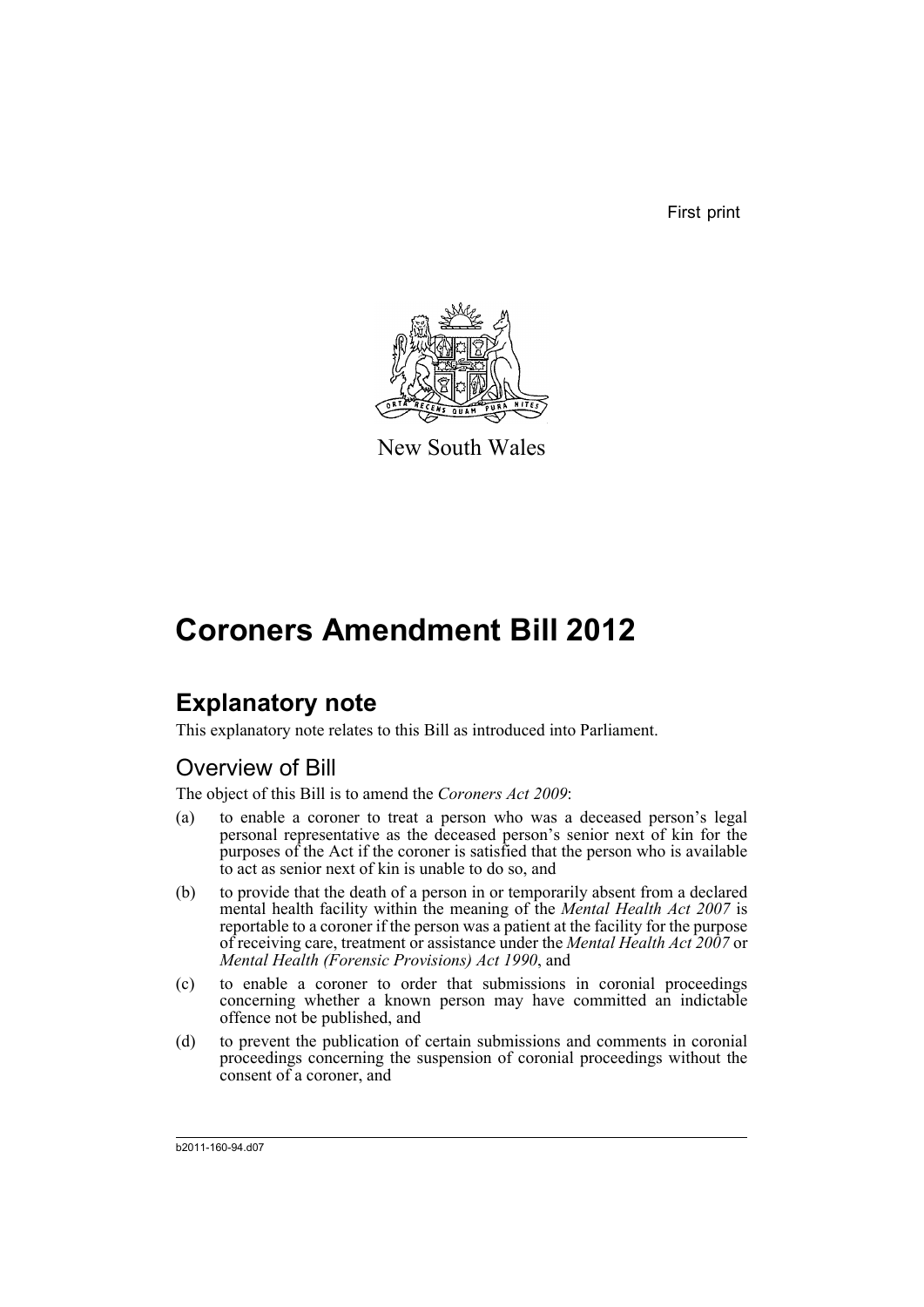Explanatory note

- (e) to enable the State Coroner to direct that suspended coronial proceedings not be resumed, and
- (f) to enable the Attorney General to intervene in applications made to the Supreme Court for a coronial inquest or inquiry to be held, and
- (g) to enable a coroner to refuse a request by a senior next of kin of a deceased person for a post mortem examination not to be conducted if he or she has been, or may be, charged with an offence in connection with the deceased person's death, and
- (h) to make provision for savings and transitional matters consequent on the enactment of the proposed Act.

### Outline of provisions

**Clause 1** sets out the name (also called the short title) of the proposed Act.

**Clause 2** provides for the commencement of the proposed Act on a day or days to be appointed by proclamation.

### **Schedule 1 Amendment of Coroners Act 2009 No 41**

**Schedule 1 [2]** provides that a death that occurs while the deceased person is in or temporarily absent from a declared mental health facility within the meaning of the *Mental Health Act 2007* is reportable to a coroner if the person was a patient at the facility for the purpose of receiving care, treatment or assistance under the *Mental Health Act 2007* or *Mental Health (Forensic Provisions) Act 1990*.

**Schedule 1 [3]** enables a coroner to treat a person who was a deceased person's legal personal representative immediately before the deceased person's death as the deceased person's senior next of kin for the purposes of the Act if the coroner is satisfied that the person who is available to act as senior next of kin is unable to do so. **Schedule 1 [1]** makes a consequential amendment.

**Schedule 1 [4]** enables a coroner to order that submissions made in coronial proceedings concerning whether a known person may have committed an indictable offence not be published. A failure to comply with such an order will constitute an offence. The maximum penalty for such an offence will be 10 penalty units or imprisonment for 6 months (in the case of an individual) or 50 penalty units (in any other case).

**Schedule 1 [5]** makes it an offence to publish submissions made to, or comments made by, the coroner concerning the suspension of coronial proceedings without the consent of a coroner. The maximum penalty for the offence will be 10 penalty units or imprisonment for 6 months (in the case of an individual) or 50 penalty units (in any other case).

**Schedule 1 [8]** enables the State Coroner (after consulting with the coroner who ordered it) to direct that a suspended coronial inquest or inquiry not be resumed. For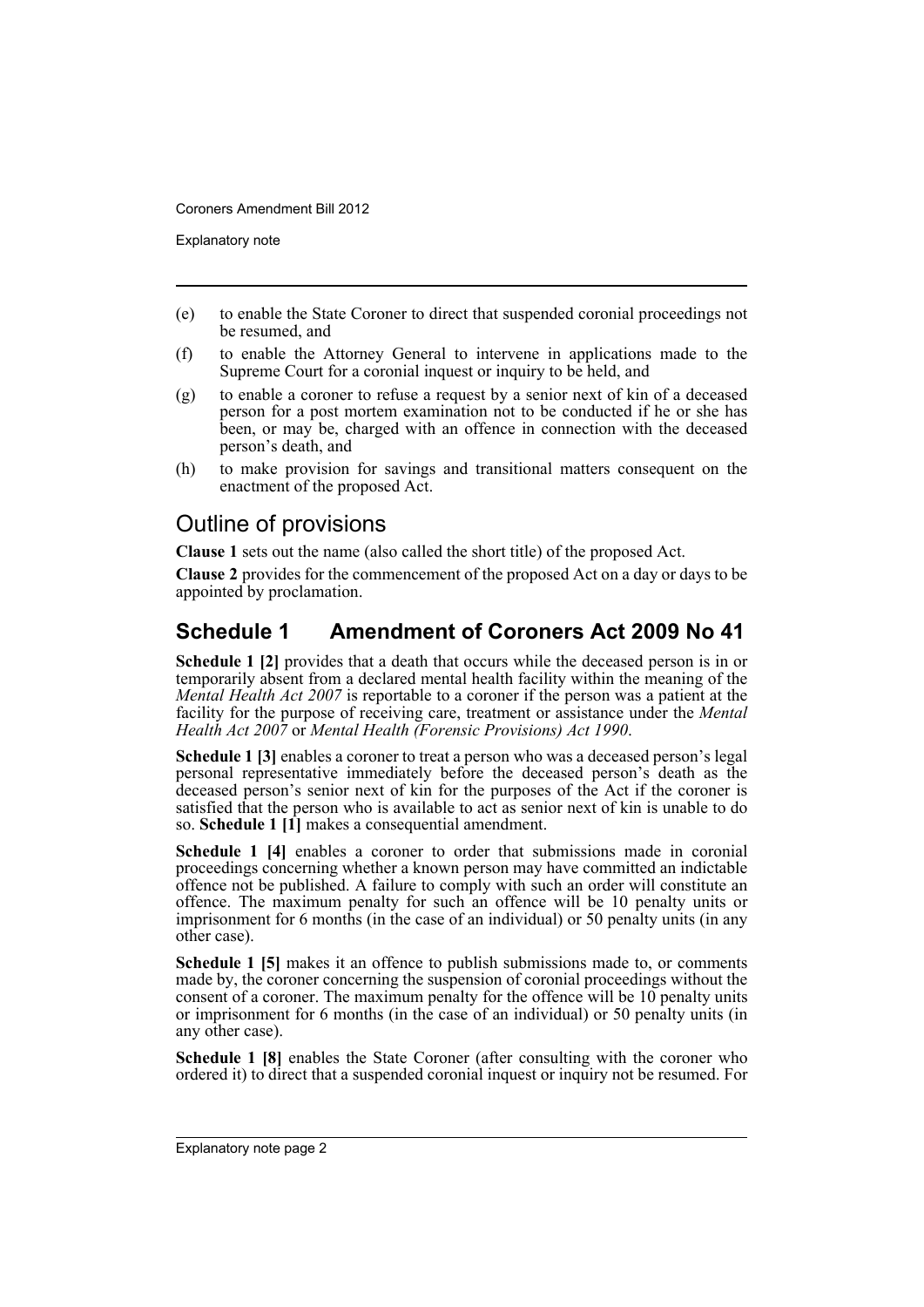Explanatory note

this purpose, **Schedule 1 [7]** will require a coroner to notify the State Coroner before resuming coronial proceedings. **Schedule 1 [6]** makes a consequential amendment.

**Schedule 1 [10]** enables the Minister to intervene in applications made to the Supreme Court by another person for a coronial inquest or inquiry to be held. **Schedule 1 [9]** makes a consequential amendment.

**Schedule 1 [12]** enables a coroner to refuse a request by a senior next of kin of a deceased person for a post mortem examination not to be held if the senior next of kin has been, or may be, charged with an offence in connection with the deceased person's death. **Schedule 1 [11], [13] and [14]** make consequential amendments.

**Schedule 1 [15]** enables the Governor to make regulations of a savings or transitional nature consequent on the enactment of the proposed Act and any future amending Act.

**Schedule 1 [16]** inserts savings and transitional provisions consequent on the enactment of the proposed Act.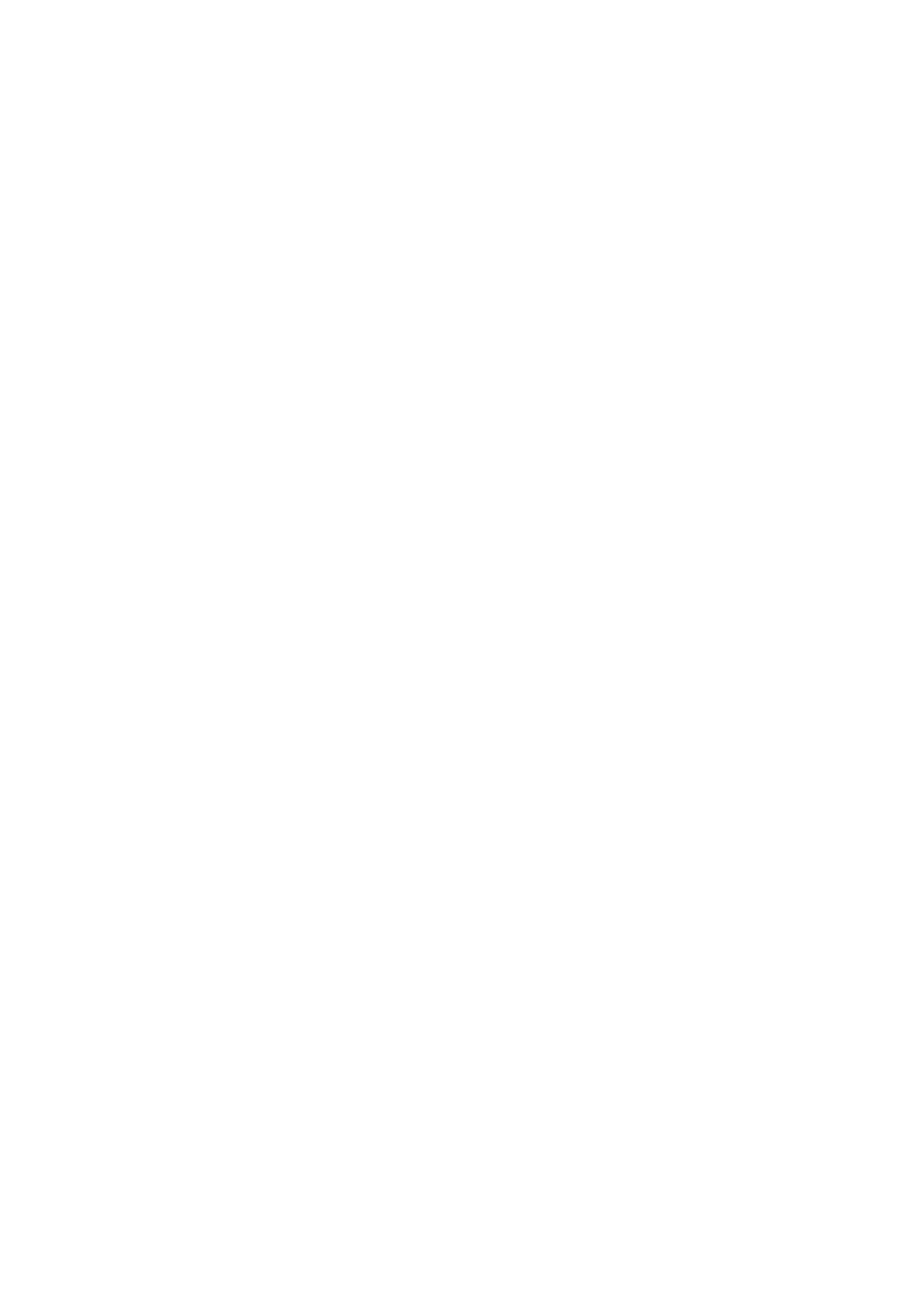First print



New South Wales

# **Coroners Amendment Bill 2012**

### **Contents**

|                                                 | Page |
|-------------------------------------------------|------|
| Name of Act                                     |      |
| 2 Commencement                                  |      |
| Schedule 1 Amendment of Coroners Act 2009 No 41 |      |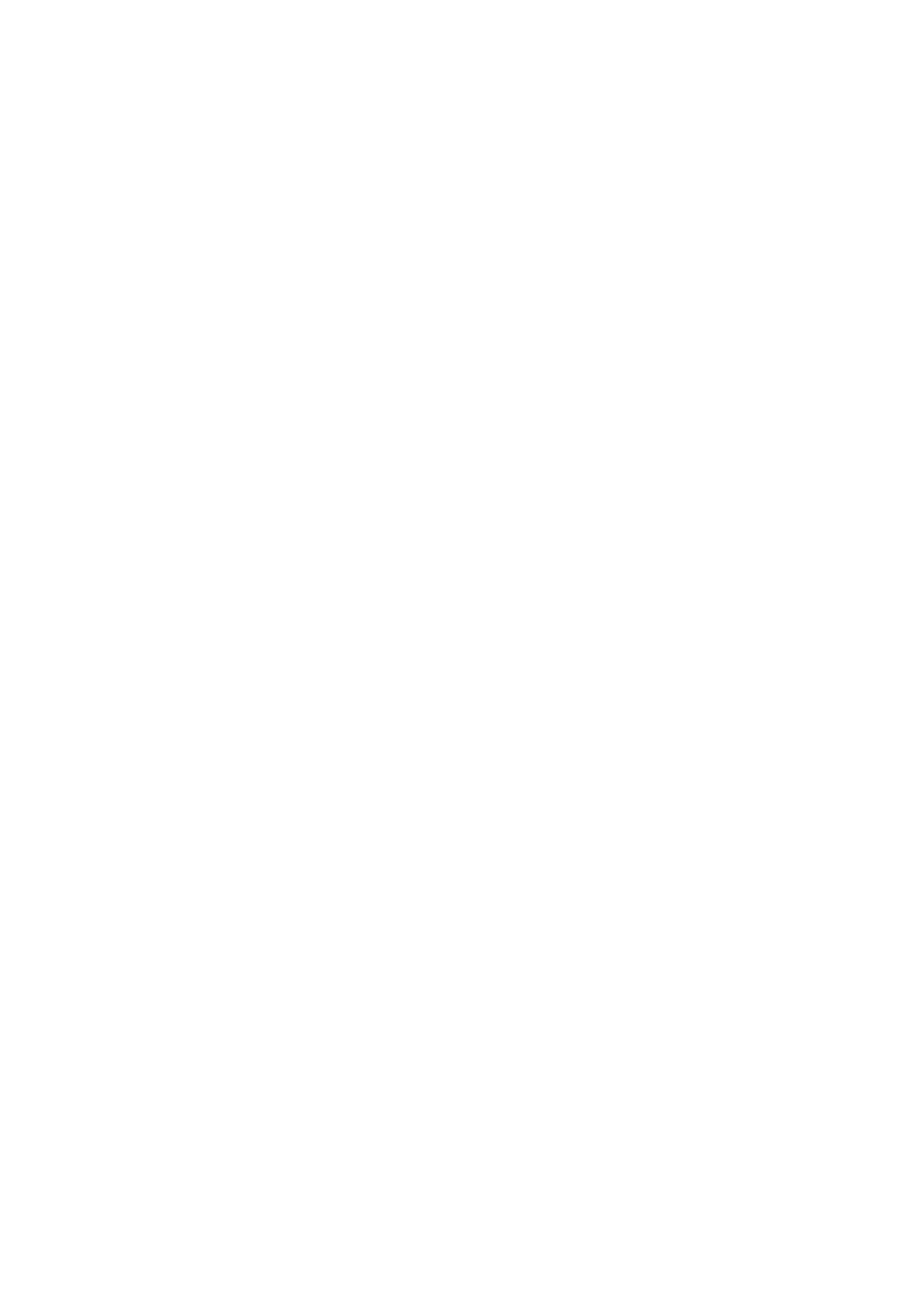

New South Wales

# **Coroners Amendment Bill 2012**

No , 2012

#### **A Bill for**

An Act to amend the *Coroners Act 2009* to make further provision with respect to the conduct of coronial proceedings and post mortem examinations and the publication of matters arising in coronial proceedings.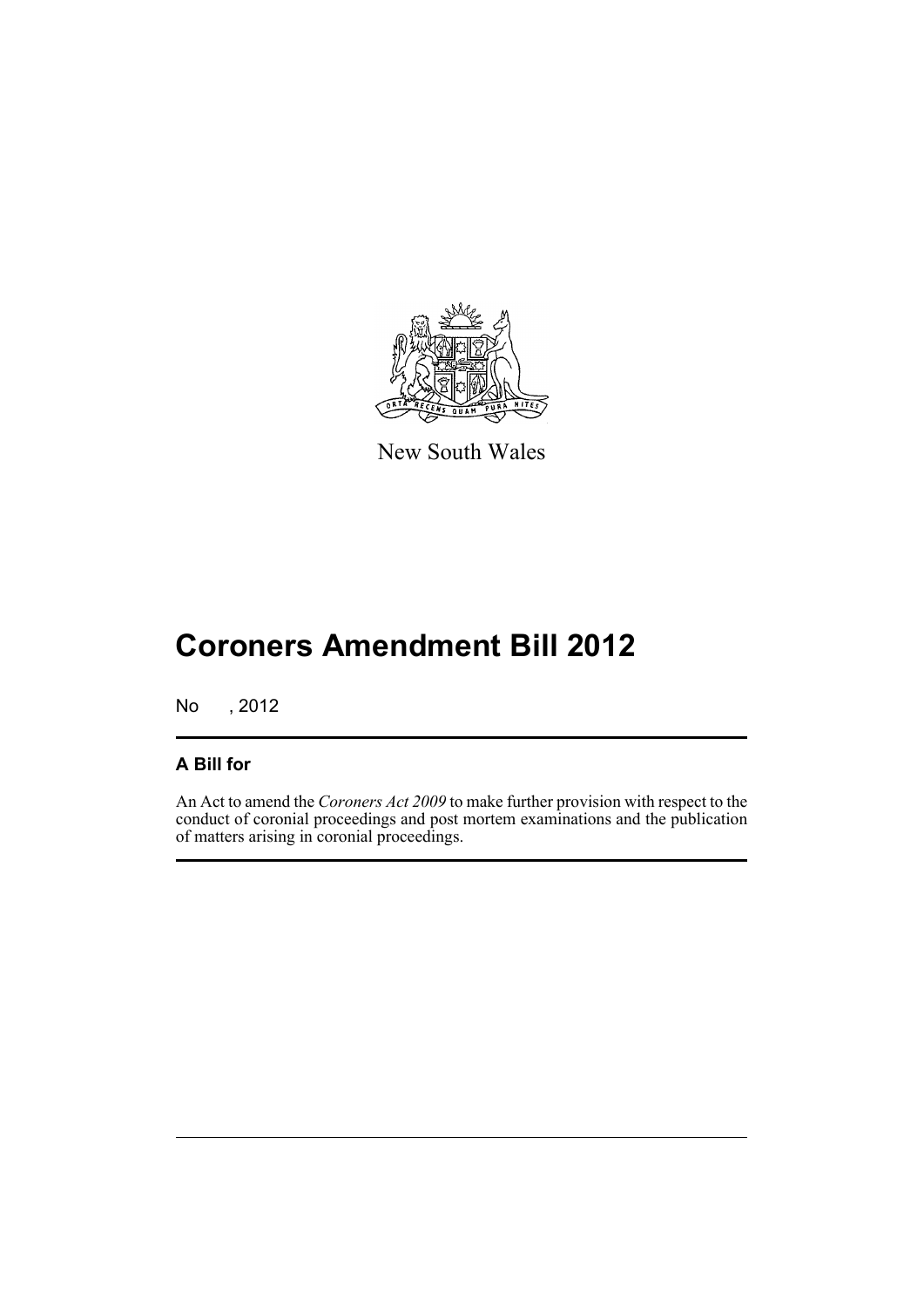Clause 1 Coroners Amendment Bill 2012

<span id="page-7-1"></span><span id="page-7-0"></span>

| The Legislature of New South Wales enacts:                           |               |
|----------------------------------------------------------------------|---------------|
| Name of Act                                                          | $\mathcal{P}$ |
| This Act is the Coroners Amendment Act 2012.                         | 3             |
| Commencement                                                         | 4             |
| This Act commences on a day or days to be appointed by proclamation. | 5             |
|                                                                      |               |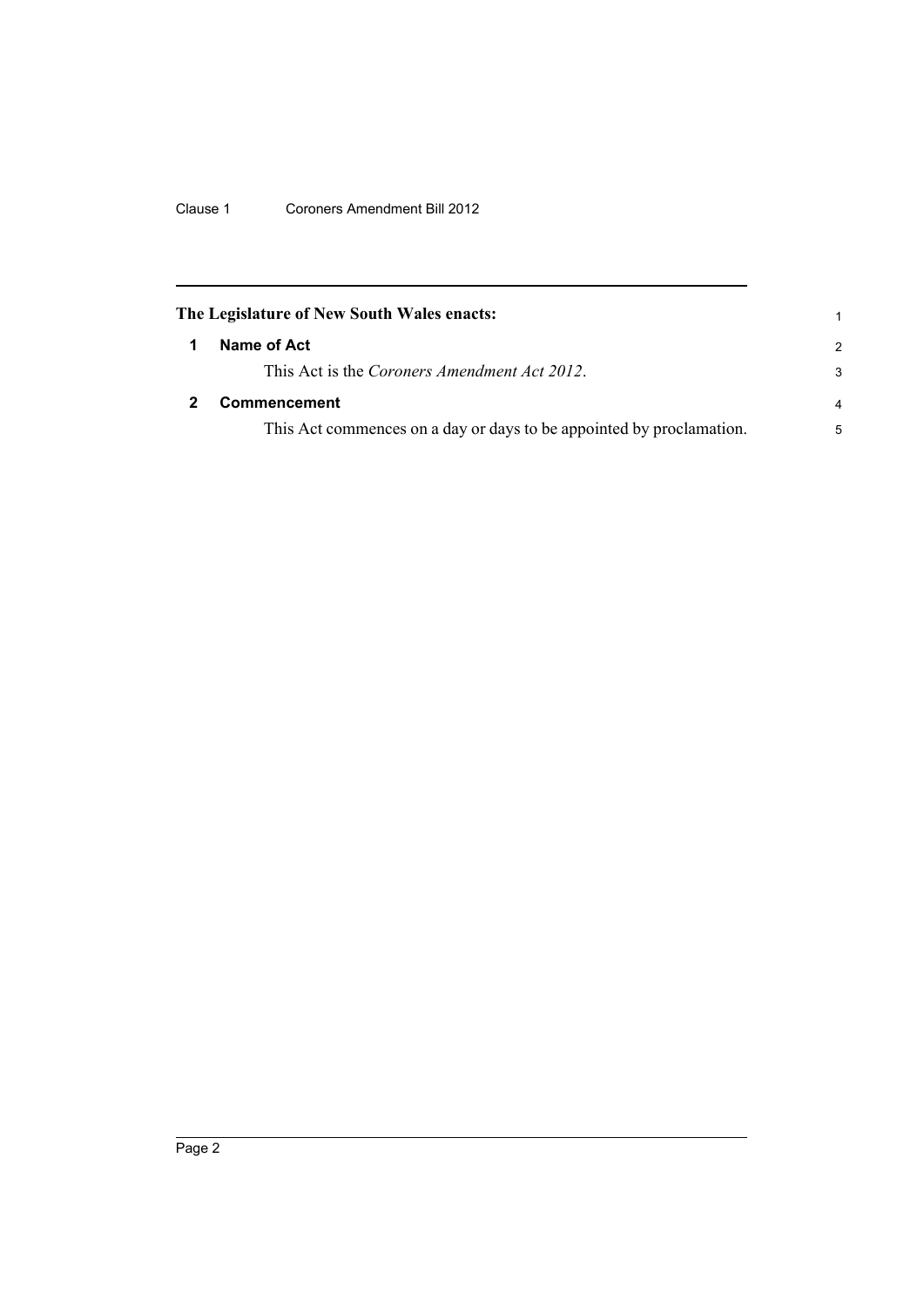Amendment of Coroners Act 2009 No 41 Schedule 1

<span id="page-8-0"></span>

| <b>Schedule 1</b> |    |                   | <b>Amendment of Coroners Act 2009 No 41</b> | 1                                                                                                                                                                                                                                                                                                                                                     |                                     |
|-------------------|----|-------------------|---------------------------------------------|-------------------------------------------------------------------------------------------------------------------------------------------------------------------------------------------------------------------------------------------------------------------------------------------------------------------------------------------------------|-------------------------------------|
| [1]               |    |                   | <b>Section 4 Definitions</b>                |                                                                                                                                                                                                                                                                                                                                                       | 2                                   |
|                   |    |                   |                                             | Omit the definition of <i>senior next of kin</i> from section $4(1)$ . Insert instead:                                                                                                                                                                                                                                                                | 3                                   |
|                   |    |                   |                                             | senior next of kin—see section 6A.                                                                                                                                                                                                                                                                                                                    | 4                                   |
| [2]               |    |                   |                                             | Section 6 Meaning of "reportable death"                                                                                                                                                                                                                                                                                                               | 5                                   |
|                   |    |                   |                                             | Omit section $6(1)$ (f). Insert instead:                                                                                                                                                                                                                                                                                                              | 6                                   |
|                   |    |                   | (f)                                         | the person died while in or temporarily absent from a<br>declared mental health facility within the meaning of the<br>Mental Health Act 2007 and while the person was a patient<br>at the facility for the purpose of receiving care, treatment<br>or assistance under the Mental Health Act 2007 or Mental<br>Health (Forensic Provisions) Act 1990. | 7<br>$\bf 8$<br>9<br>10<br>11<br>12 |
| $[3]$             |    | <b>Section 6A</b> |                                             |                                                                                                                                                                                                                                                                                                                                                       | 13                                  |
|                   |    |                   | Insert after section 6:                     |                                                                                                                                                                                                                                                                                                                                                       | 14                                  |
|                   | 6A |                   |                                             | Meaning of "senior next of kin"                                                                                                                                                                                                                                                                                                                       | 15                                  |
|                   |    | (1)               |                                             | For the purposes of this Act, the <i>senior next of kin</i> of a deceased<br>person is:                                                                                                                                                                                                                                                               | 16<br>17                            |
|                   |    |                   | (a)                                         | the deceased person's spouse, or                                                                                                                                                                                                                                                                                                                      | 18                                  |
|                   |    |                   | (b)                                         | if the deceased person did not have a spouse or a spouse is<br>not available—any of the deceased person's children who<br>are adults, or                                                                                                                                                                                                              | 19<br>20<br>21                      |
|                   |    |                   | (c)                                         | if the deceased person did not have a spouse or child or a<br>spouse or child is not available—either of the deceased<br>person's parents, or                                                                                                                                                                                                         | 22<br>23<br>24                      |
|                   |    |                   | (d)                                         | if the deceased person did not have a spouse, child or living<br>parent or a spouse, child or parent is not available—any of<br>the deceased person's brothers or sisters who are adults, or                                                                                                                                                          | 25<br>26<br>27                      |
|                   |    |                   | (e)                                         | if the deceased person did not have a spouse, child, living<br>parent, brother or sister or a spouse, child, parent, brother<br>or sister is not available:                                                                                                                                                                                           | 28<br>29<br>30                      |
|                   |    |                   |                                             | any person who is named as an executor in the<br>(i)<br>deceased person's will, or                                                                                                                                                                                                                                                                    | 31<br>32                            |
|                   |    |                   |                                             | any person who was the deceased person's legal<br>(ii)<br>personal representative immediately before the<br>deceased person's death.                                                                                                                                                                                                                  | 33<br>34<br>35                      |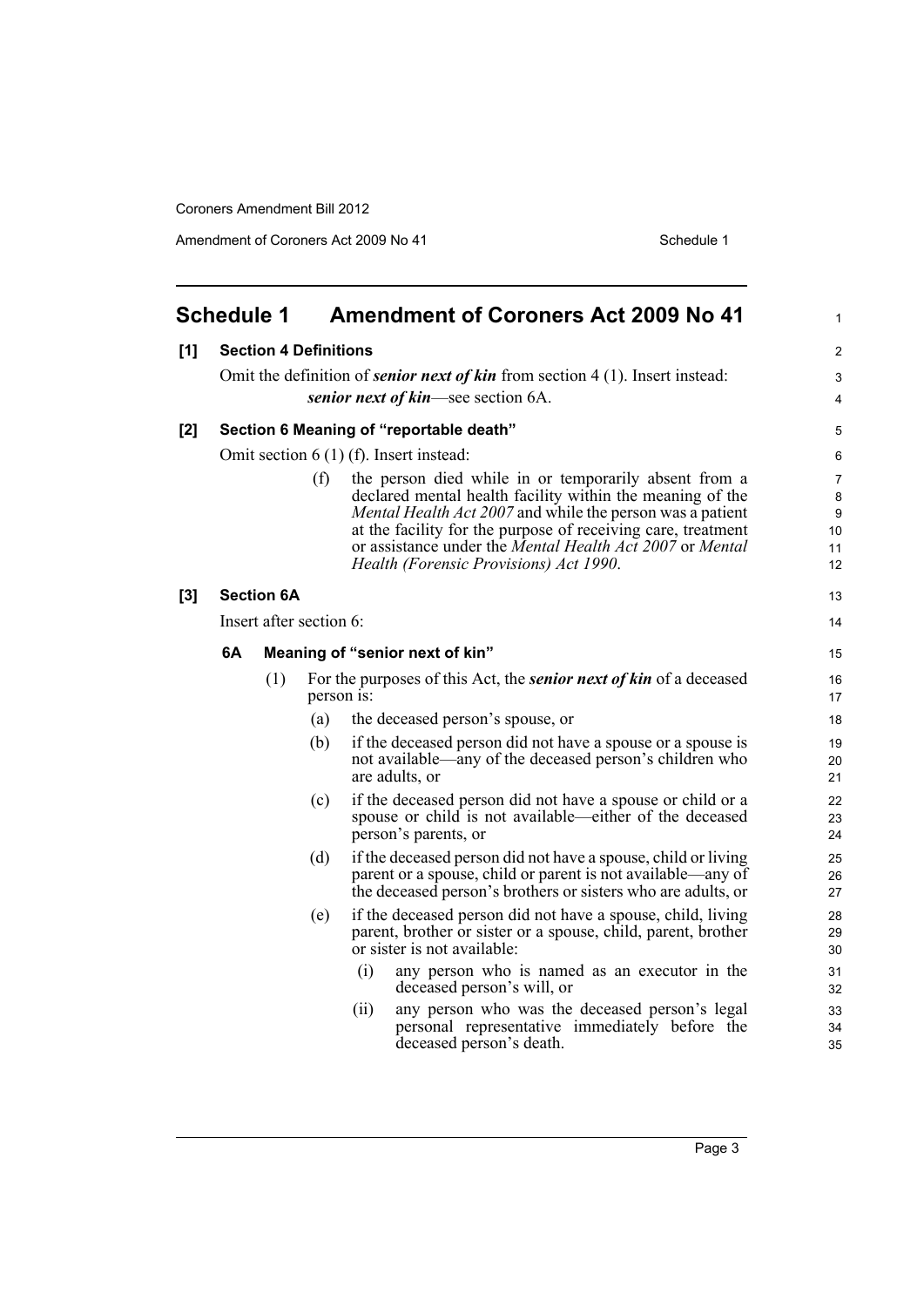Schedule 1 Amendment of Coroners Act 2009 No 41

|                    | (2)                              |     | A coroner may treat a person who was a deceased person's legal<br>personal representative immediately before the deceased<br>person's death as the deceased person's senior next of kin for the<br>purposes of this Act if the coroner is satisfied that the person who<br>is available to act as senior next of kin is unable to do so. | 1<br>$\overline{\mathbf{c}}$<br>3<br>4<br>5 |
|--------------------|----------------------------------|-----|------------------------------------------------------------------------------------------------------------------------------------------------------------------------------------------------------------------------------------------------------------------------------------------------------------------------------------------|---------------------------------------------|
| [4]                | evidence or submissions          |     | Section 74 Powers of coroner to clear court and prevent publication of                                                                                                                                                                                                                                                                   | 6<br>7                                      |
|                    |                                  |     | Insert at the end of section $74(1)(b)$ :                                                                                                                                                                                                                                                                                                | 8                                           |
|                    |                                  |     | $\cdot$ or                                                                                                                                                                                                                                                                                                                               | 9                                           |
|                    |                                  | (c) | that any submissions made in the proceedings concerning<br>whether a known person may have committed an<br>indictable offence not be published.                                                                                                                                                                                          | 10<br>11<br>12                              |
| [5]                |                                  |     | Section 76 Publication of certain questions, warnings, objections,<br>submissions and comments                                                                                                                                                                                                                                           | 13<br>14                                    |
|                    | Insert after section 76 (1) (c): |     |                                                                                                                                                                                                                                                                                                                                          | 15                                          |
|                    |                                  | (d) | any submissions made by or on behalf of a person<br>appearing or being represented in the proceedings or by a<br>person assisting the coroner, or any comment made by the<br>coroner, concerning whether an inquest or inquiry should<br>be suspended under section 78.                                                                  | 16<br>17<br>18<br>19<br>20                  |
| [6]                |                                  |     | Section 79 Procedure following suspension of inquest or inquiry                                                                                                                                                                                                                                                                          | 21                                          |
|                    |                                  |     | Omit "subsections $(3)$ and $(5)$ " from section 79 $(1)$ .                                                                                                                                                                                                                                                                              | 22                                          |
|                    |                                  |     | Insert instead "subsections $(2A)$ , $(3)$ , $(5)$ and $(5A)$ ".                                                                                                                                                                                                                                                                         | 23                                          |
| $\left[ 7 \right]$ | Section 79 (2A)                  |     |                                                                                                                                                                                                                                                                                                                                          | 24                                          |
|                    | Insert after section $79(2)$ :   |     |                                                                                                                                                                                                                                                                                                                                          | 25                                          |
|                    | (2A)                             |     | An order under subsection (1) that an inquest or inquiry be<br>resumed may not be made unless the coroner has given the State<br>Coroner written notice of:                                                                                                                                                                              | 26<br>27<br>28                              |
|                    |                                  | (a) | the coroner's intention to make the order, and                                                                                                                                                                                                                                                                                           | 29                                          |
|                    |                                  | (b) | the day on which it is proposed to make the order (being a<br>day that is no earlier than 14 days after the notice is given).                                                                                                                                                                                                            | 30<br>31                                    |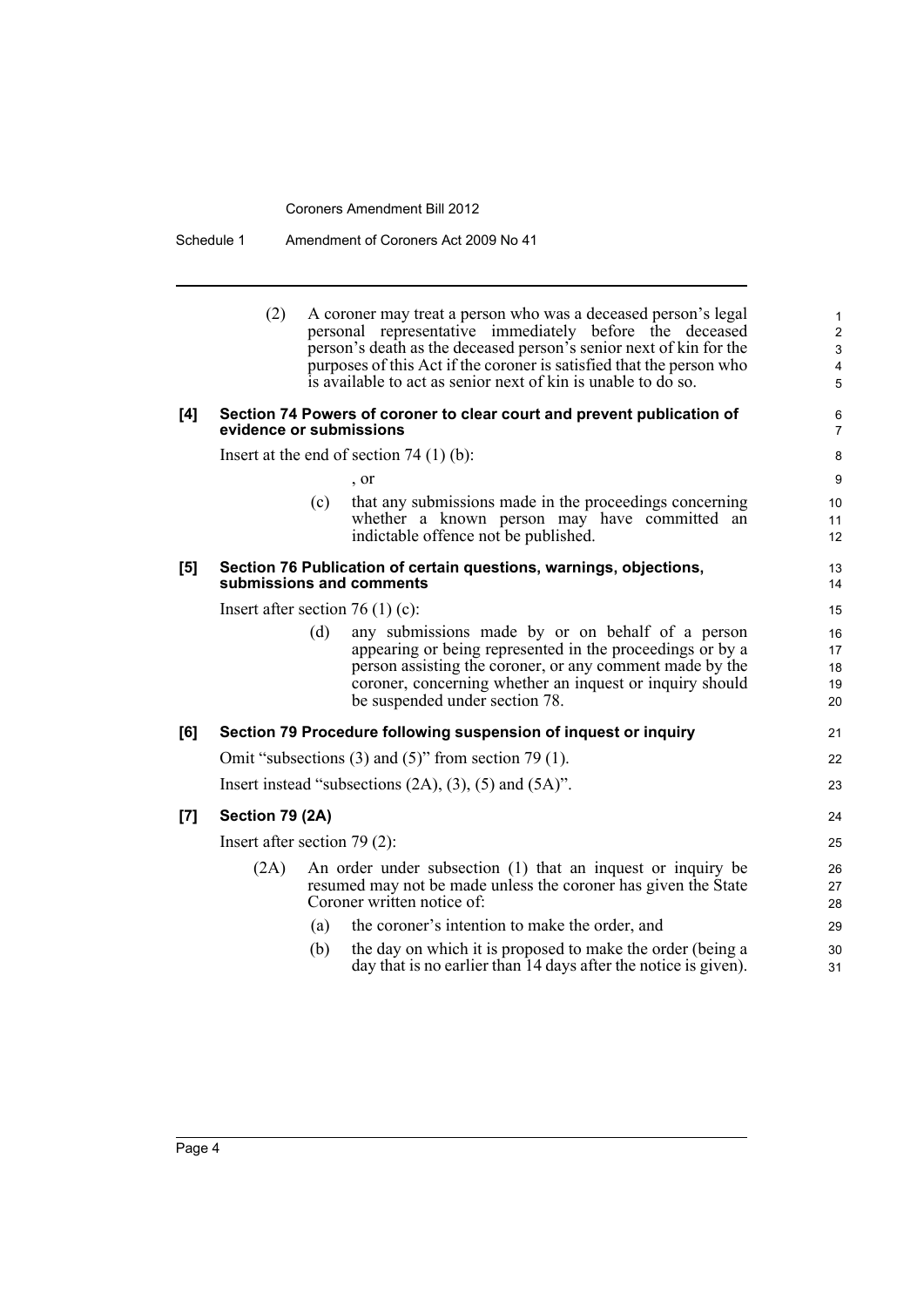| [8]    |                                |                    | Section 79 (5A) and (5B)                                                                                                                                                                                                                                                                                                       | $\mathbf{1}$               |
|--------|--------------------------------|--------------------|--------------------------------------------------------------------------------------------------------------------------------------------------------------------------------------------------------------------------------------------------------------------------------------------------------------------------------|----------------------------|
|        | Insert after section $79(5)$ : |                    |                                                                                                                                                                                                                                                                                                                                |                            |
|        |                                | (5A)               | If the State Coroner considers that it is inappropriate for a<br>suspended inquest or inquiry to be resumed, the State Coroner<br>may, after consulting the coroner who suspended it, direct that<br>the inquest or inquiry not be resumed.                                                                                    | 3<br>4<br>5<br>6           |
|        |                                | (5B)               | The State Coroner is not to give a direction under subsection (5A)<br>to a coroner who is a Magistrate without the Chief Magistrate's<br>consent.                                                                                                                                                                              | $\overline{7}$<br>8<br>9   |
| [9]    |                                |                    | <b>Section 86 Notification of application</b>                                                                                                                                                                                                                                                                                  | 10                         |
|        |                                |                    | Omit section $86(2)$ .                                                                                                                                                                                                                                                                                                         | 11                         |
| $[10]$ |                                | <b>Section 86A</b> |                                                                                                                                                                                                                                                                                                                                | 12                         |
|        |                                |                    | Insert after section 86:                                                                                                                                                                                                                                                                                                       | 13                         |
|        | 86A                            |                    | Intervention by Minister in application                                                                                                                                                                                                                                                                                        | 14                         |
|        |                                | (1)                | The Minister may intervene in any application for an order under<br>this Chapter to which the Minister is not a party.                                                                                                                                                                                                         | 15<br>16                   |
|        |                                | (2)                | If the Minister intervenes in an application for an order under this<br>Chapter, the Minister:                                                                                                                                                                                                                                 | 17<br>18                   |
|        |                                |                    | becomes a party to the application, and<br>(a)                                                                                                                                                                                                                                                                                 | 19                         |
|        |                                |                    | has all the rights, including rights of appeal, of a party to<br>(b)<br>the application.                                                                                                                                                                                                                                       | 20<br>21                   |
|        |                                | (3)                | The Minister is entitled to be heard on the hearing of an<br>application for an order under this Chapter even if the Minister<br>does not intervene in the application or the Minister is not<br>otherwise a party to the application.                                                                                         | 22<br>23<br>24<br>25       |
| $[11]$ |                                |                    | Section 96 Objections by senior next of kin to exercise of relevant post<br>mortem investigative functions                                                                                                                                                                                                                     | 26<br>27                   |
|        |                                |                    | Insert "under subsection $(3)$ " after "The notice" in section 96 $(4)$ .                                                                                                                                                                                                                                                      | 28                         |
| $[12]$ |                                |                    | Section 96 (5) and (6)                                                                                                                                                                                                                                                                                                         | 29                         |
|        |                                |                    | Insert after section $96(4)$ :                                                                                                                                                                                                                                                                                                 | 30                         |
|        |                                | (5)                | The coroner may refuse a request made by the senior next of kin<br>of a deceased person for a post mortem examination not to be<br>conducted on the deceased person if the coroner is satisfied that<br>the senior next of kin has been, or may be, charged with an<br>offence in connection with the deceased person's death. | 31<br>32<br>33<br>34<br>35 |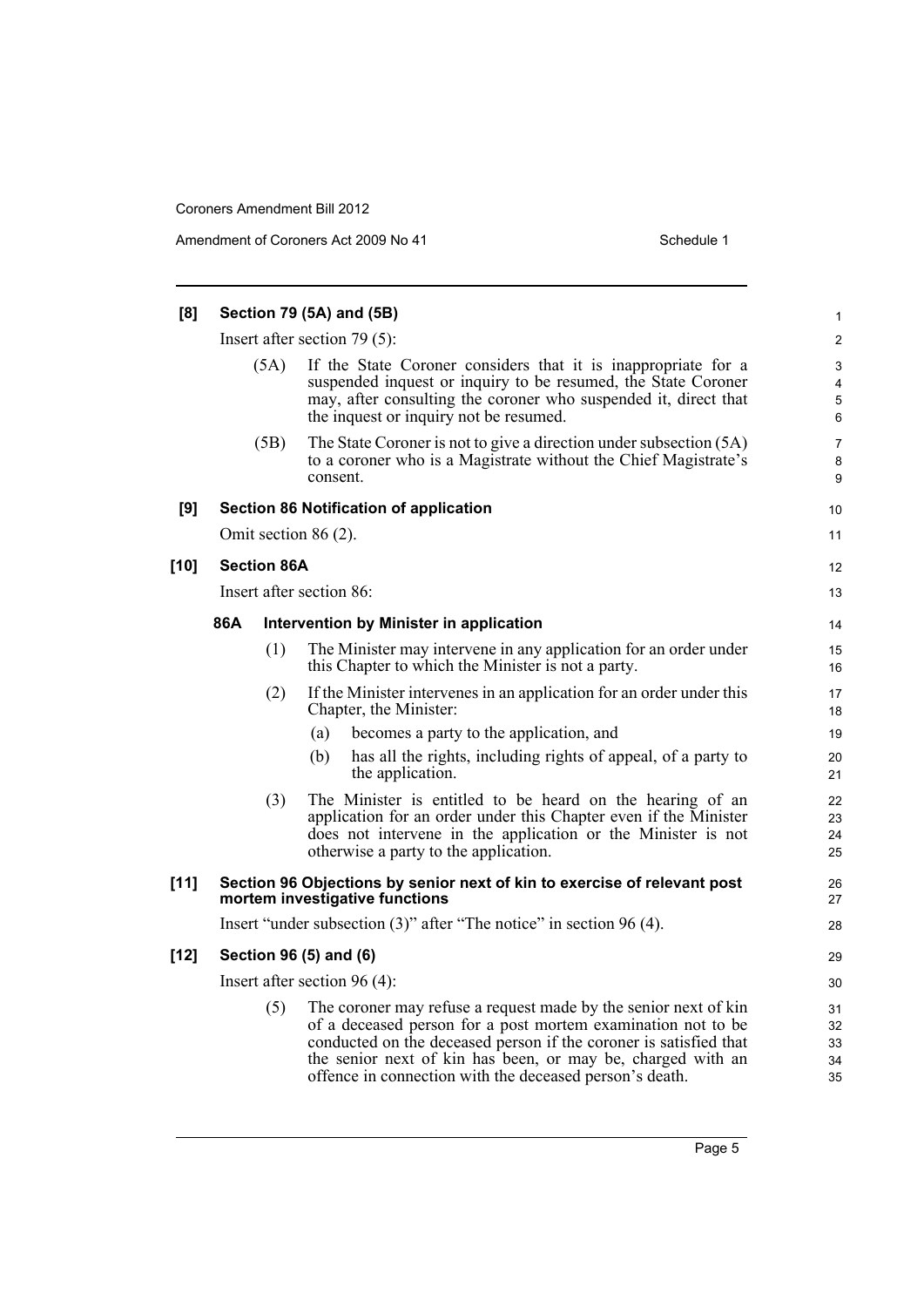|        | Schedule 1                                                                    | Amendment of Coroners Act 2009 No 41                                                                                                                                                                                                                              |  |  |
|--------|-------------------------------------------------------------------------------|-------------------------------------------------------------------------------------------------------------------------------------------------------------------------------------------------------------------------------------------------------------------|--|--|
|        | (6)                                                                           | Nothing in subsection (5) prevents another senior next of kin of<br>the deceased person from making a request that a post mortem<br>examination not to be conducted on the deceased person.                                                                       |  |  |
| $[13]$ |                                                                               | Section 97 Applications to Supreme Court by senior next of kin                                                                                                                                                                                                    |  |  |
|        |                                                                               | Insert " $(3)$ " after "section 96" in section 97 (1).                                                                                                                                                                                                            |  |  |
| $[14]$ | functions                                                                     | Section 98 Senior next of kin may authorise another person to exercise                                                                                                                                                                                            |  |  |
|        |                                                                               | Insert after section $98(2)$ :                                                                                                                                                                                                                                    |  |  |
|        | (3)                                                                           | If a request by the senior next of kin of a deceased person for a<br>post mortem examination not to be conducted on the deceased<br>person has been refused under section 96 (5), the senior next of<br>kin may not authorise another person to make the request. |  |  |
| $[15]$ |                                                                               | Schedule 2 Savings, transitional and other provisions                                                                                                                                                                                                             |  |  |
|        |                                                                               | Insert at the end of clause $1(1)$ :                                                                                                                                                                                                                              |  |  |
|        |                                                                               | any other Act that amends this Act                                                                                                                                                                                                                                |  |  |
| $[16]$ | <b>Schedule 2</b>                                                             |                                                                                                                                                                                                                                                                   |  |  |
|        | Insert at the end of the Schedule (with appropriate Part and clause numbers): |                                                                                                                                                                                                                                                                   |  |  |
|        | <b>Part</b>                                                                   | Provisions consequent on enactment of<br><b>Coroners Amendment Act 2012</b>                                                                                                                                                                                       |  |  |
|        |                                                                               | <b>Definition</b>                                                                                                                                                                                                                                                 |  |  |
|        |                                                                               | In this Dort.                                                                                                                                                                                                                                                     |  |  |

In this Part: *amending Act* means the *Coroners Amendment Act 2012*. **Direction not to resume suspended inquest or inquiry** The amendments made to section 79 by the amending Act extend to inquests or inquiries that were suspended (but which have not yet been resumed) before the commencement of those amendments. **Interventions by Minister** Section 86A (as inserted by the amending Act) extends to applications for an order under Chapter 7 made (but not finally determined) before the commencement of the section. 19 20 21 22 23 24 25 26 27 28 29 30 31

16 17

18